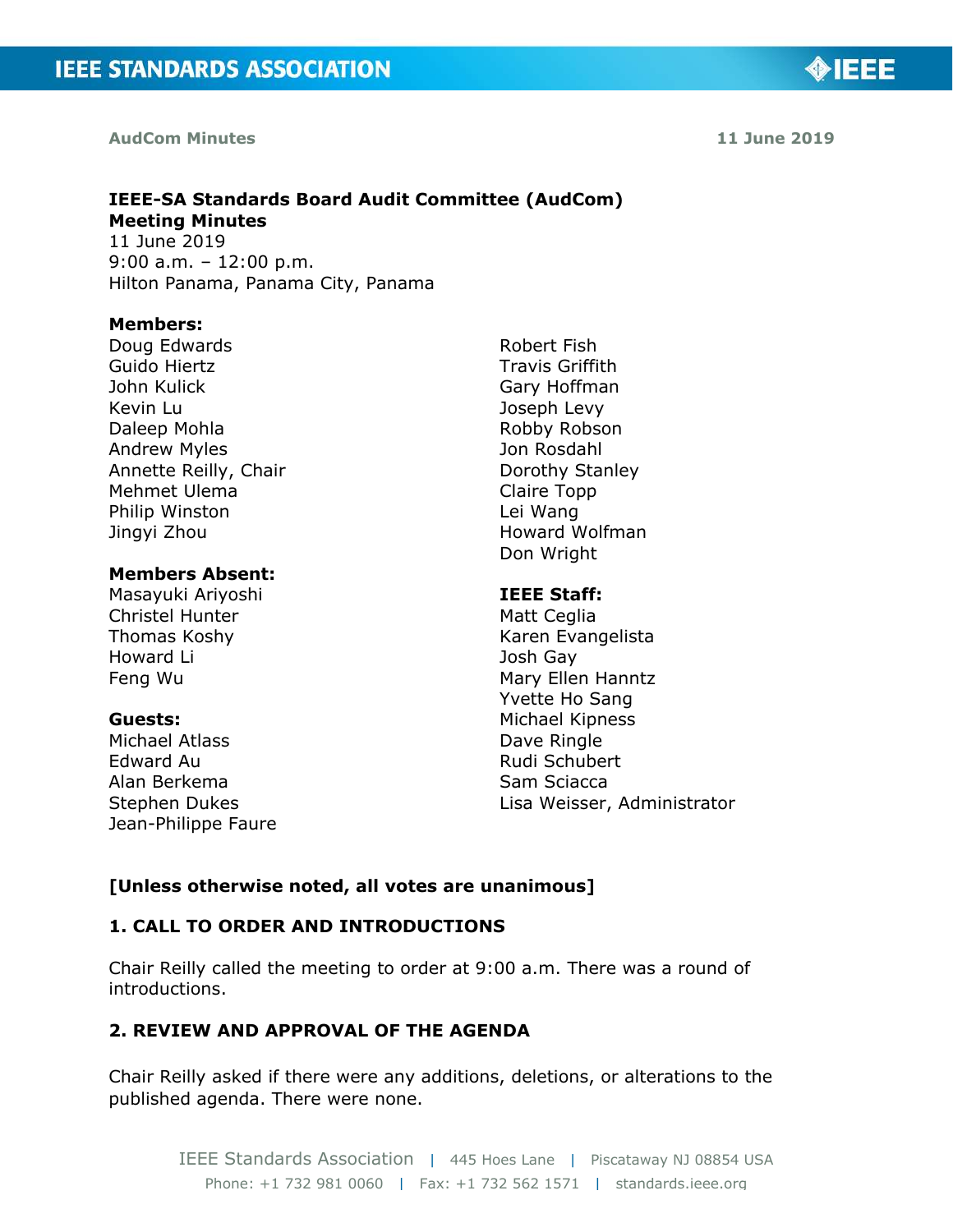**A motion was made to approve the 11 June 2019 AudCom meeting agenda. The motion was unanimously approved.**

#### **3. APPROVAL OF MINUTES FROM THE 19 MARCH 2019 AUDCOM MEETING**

**A motion was made to approve the minutes of the 19 March 2019 AudCom meeting. The motion was unanimously approved.**

#### **4. P&P REVIEW**

#### **4.1 Status of Continuing Standards Committee P&P Review**

4.1.1 C/LM - Phil Winston, Jingyi Zhou

There are still open comments from the checklist that have not been addressed and the P&P will continue under review and move to the September 2019 AudCom agenda.

4.1.2 COM/DySPAN-SC - Christel Hunter, Howard Li

#### **Motion: To recommend acceptance of the COM/DySPAN P&P. Upon vote, the motion passed.**

4.1.3 COM/SDB - Doug Edwards, Christel Hunter

**Motion: To recommend acceptance of the COM/SDB P&P. Upon vote, the motion passed. (Conditional; contingent upon Standards Committee vote.)**

#### *NB: The condition has not been met. The Standards Committee submitted an updated version of the P&Ps for the September 2019 AudCom agenda.*

4.1.4 EDS/MEMS - Phil Winston, Mehmet Ulema

There are still open comments from the checklist that have not been addressed and the P&P will continue under review and move to the September 2019 AudCom agenda.

4.1.5 IAS/I&CPS TBCC (To become IAS/I&CPS SDC) - Christel Hunter, Guido Hiertz

#### **Motion: To recommend acceptance of the IAS/I&CPS TBCC P&P. Upon vote, the motion passed. (Conditional; contingent upon editorial corrections.)**

#### *NB: The condition has been met.*

Following the outcome of this review, AudCom discussed item 6.3.1 on the agenda and the name change to Industry Applications Society Industrial and Commercial Power Systems Standards Development Committee (IAS/I&CPS) was approved for recommendation by AudCom.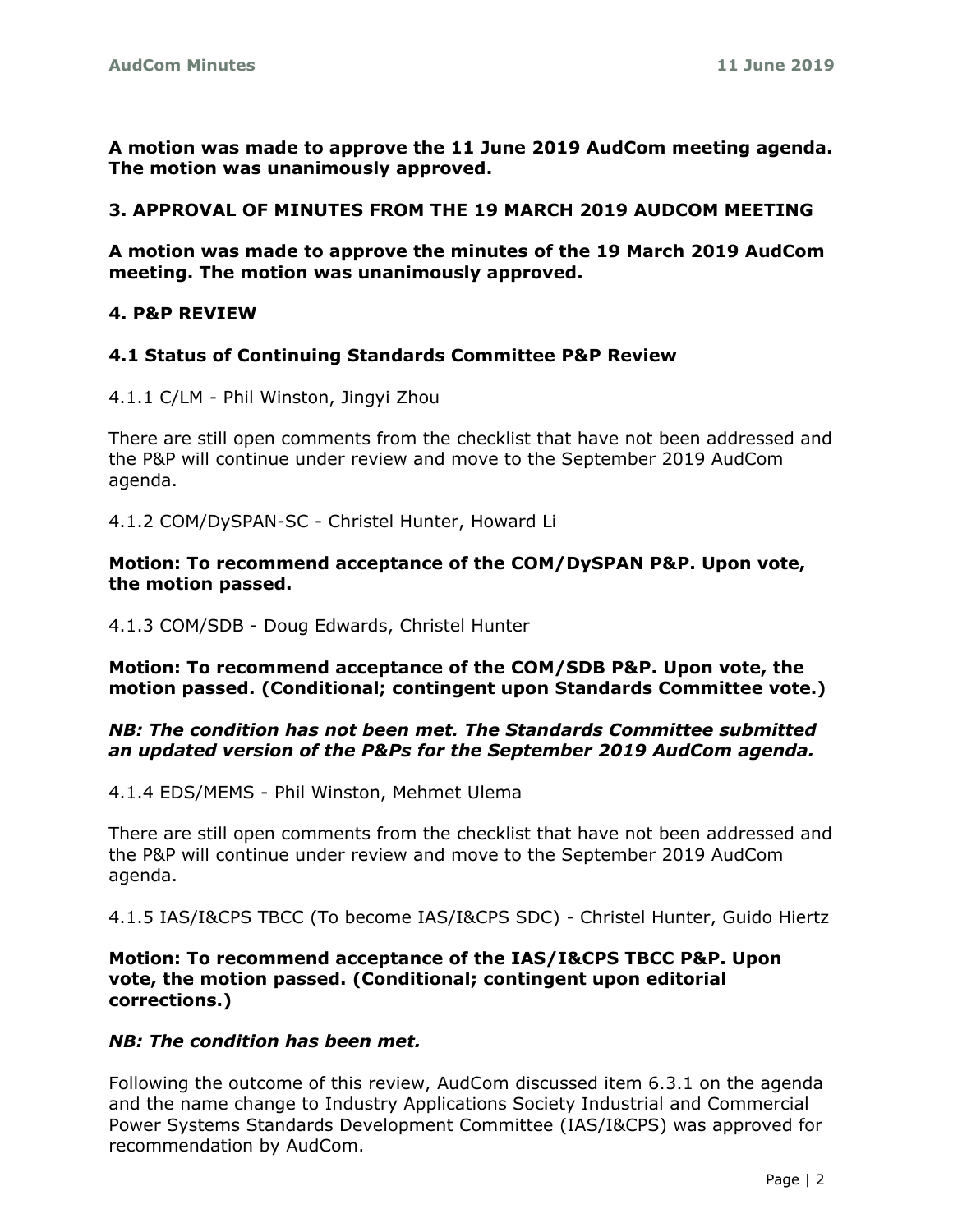4.1.6 PE/IC - Doug Edwards, Andrew Myles

There are still open comments from the checklist that have not been addressed and the P&P will continue under review and move to the September 2019 AudCom agenda.

4.1.7 PE/T&D - Mehmet Ulema, Daleep Mohla

There are still open comments from the checklist that have not been addressed and the P&P will continue under review and move to the September 2019 AudCom agenda.

### **4.2 Status of New Standards Committee P&P Review**

4.2.1 AES/RS – Guido Hiertz, Howard Li

There are still open comments from the checklist that have not been addressed and the P&P will continue under review and move to the September 2019 AudCom agenda.

4.2.2 C/BDL - Thomas Koshy, John Kulick

There are still open comments from the checklist that have not been addressed and the P&P will continue under review and move to the September 2019 AudCom agenda.

4.2.3 C/DC - Doug Edwards, Kevin Lu

There are still open comments from the checklist that have not been addressed and the P&P will continue under review and move to the September 2019 AudCom agenda.

4.2.4 C/SM - Mehmet Ulema, Howard Li

There are still open comments from the checklist that have not been addressed and the P&P will continue under review and move to the September 2019 AudCom agenda.

### **4.3 Status of Continuing Working Group P&P Review**

4.3.1 C/SI/1516\_WG - (Common - all C/SI Individual Working Groups) - Daleep Mohla, Christel Hunter

**Motion: To deem without issue and without precedent the C/SI/1516\_WG (Common - all C/SI Individual Working Groups) P&P. Upon vote, the motion passed (5 approve [includes Chair Reilly tie-breaking vote], 4 disapprove, 1 abstain [Ulema]). (Conditional; contingent upon staff fixing minor editorial issues.)**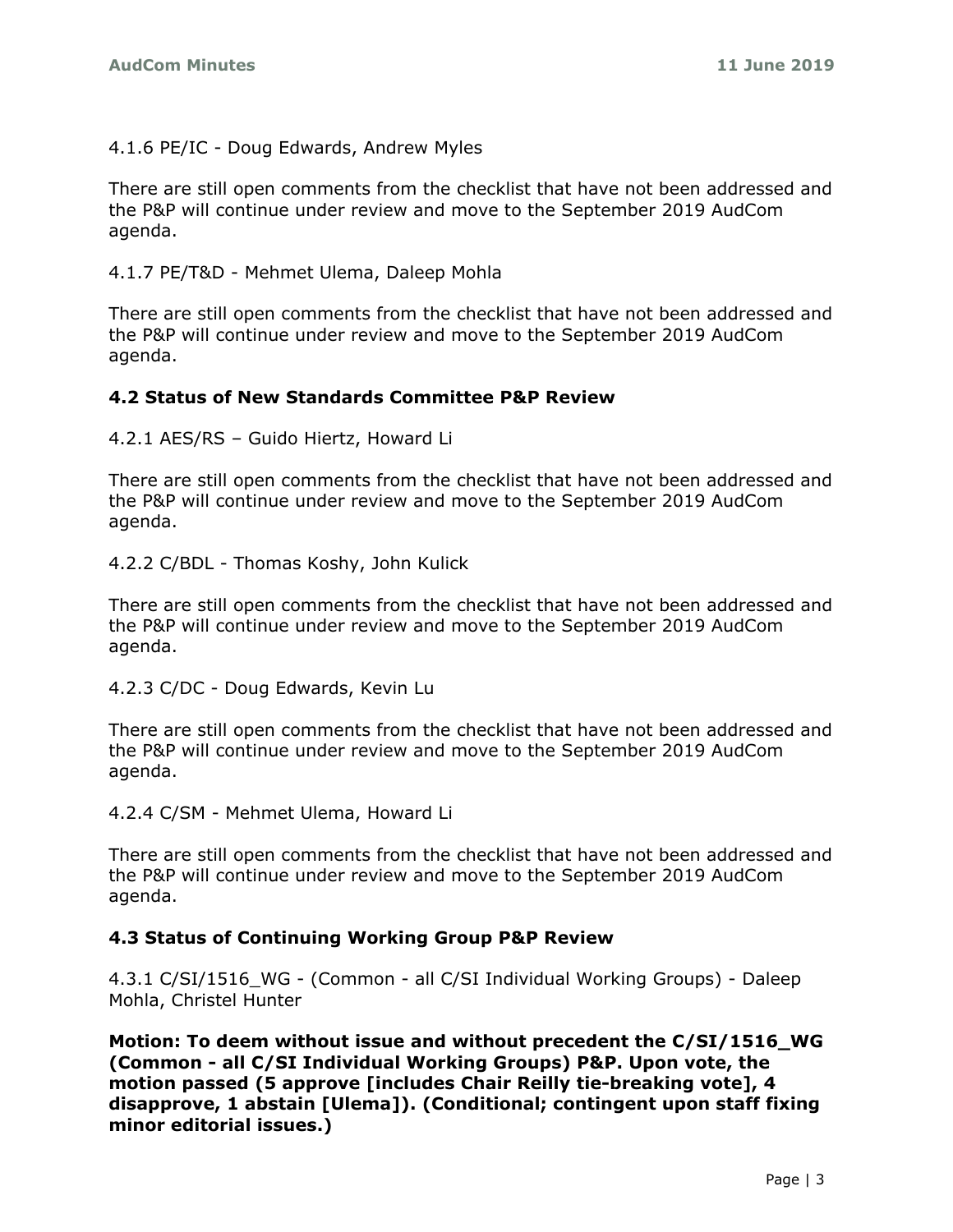### *NB: The condition has been met.*

4.3.2 IAS/PCI/1814\_WG - (Common - all IAS/PCIC Individual Working Groups) - Phil Winston, Feng Wu

There are still open comments from the checklist that have not been addressed and the P&P will continue under review and move to the September 2019 AudCom agenda.

4.3.3 PE/SWG/SASC-WG\_C37.121 - (Common - all PE/SWG Individual Working Groups) - Guido Hiertz, Daleep Mohla

#### **Motion: To deem without issue the PE/SWG/SASC-WG\_C37.121 - (Common - all PE/SWG Individual Working Groups) P&P. Upon vote, the motion passed (8 approve, 1 recuse [Edwards]).**

4.3.4 SASB/SCC31/P1704 - Doug Edwards, Jingyi Zhou

**Motion: To deem without issue the SASB/SCC31/P1704 Working Group P&P. Upon vote, the motion passed.**

#### **4.4 Status of New Working Group P&P Review**

4.4.1 C/SAB/IoF - Thomas Koshy, Masayuki Ariyoshi

**Motion: To deem without issue the C/SAB/IoF Working Group P&P. Upon vote, the motion passed (8 approve, 1 abstain [Winston]). (Conditional; contingent upon a new checklist being uploaded.)**

#### *NB: The condition has been met.*

4.4.2 PE/AMPS/762\_WG - Mehmet Ulema, Andrew Myles

There are still open comments from the checklist that have not been addressed and the P&P will continue under review and move to the September 2019 AudCom agenda.

4.4.3 PE/PSIM/HVTT - (Common - all PE/PSIM Individual Working Groups) - Christel Hunter, Masayuki Ariyoshi

#### **Motion: To deem without issue the PE/PSIM/HVTT - (Common - all PE/PSIM Individual Working Groups) Working Group P&P. Upon vote, the motion passed.**

4.4.4 PEL/SC/389\_WG - (Common - all PEL/SC Individual Working Groups) - Kevin Lu, Howard Li

**Motion: To deem without issue the PEL/SC/389\_WG - (Common - all PEL/SC Individual Working Groups) Working Group P&P. Upon vote, the motion passed.**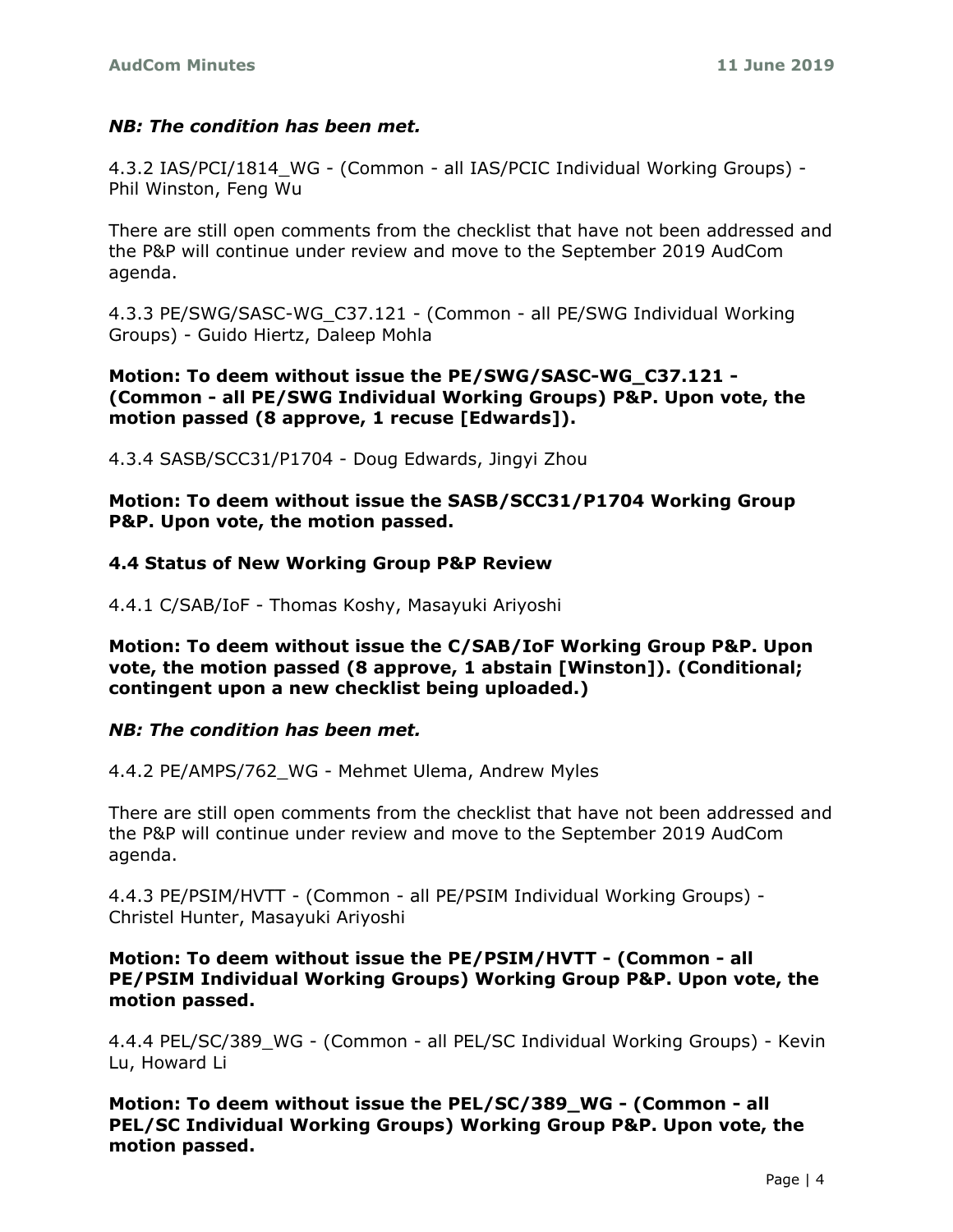4.4.5 RAS/SC/RTR - (Common - all RAS/SC Individual Working Groups) - Guido Hiertz, John Kulick

#### **Motion: To deem without issue the RAS/SC/RTR - (Common - all RAS/SC Individual Working Groups) Working Group P&P. Upon vote, the motion passed.**

### **5. OLD BUSINESS**

#### **5.1 Action Item Review - Lisa Weisser**

Lisa Weisser reviewed the action items from prior AudCom meetings:

| Action Item                                | <b>Status</b> | Update                       |
|--------------------------------------------|---------------|------------------------------|
|                                            |               |                              |
| Lisa Weisser will add a comment   Complete |               | The AudCom baselines comment |
| to the AudCom baselines ad hoc             |               | spreadsheet includes an item |
| comment spreadsheet about the              |               | about term length.           |
| possibility of adding information          |               |                              |
| about term length in the                   |               |                              |
| baselines.                                 |               |                              |

### **5.2 Update on Outstanding P&Ps - Chair Reilly**

Chair Reilly provided an update on the current status of outstanding Standards Committee and Working Group P&Ps.

### **5.2.1 Expiring Standards Committee P&Ps**

Chair Reilly noted that reminders have been sent to Standards Committees with P&Ps expiring this year and that AudCom is still waiting to receive seven P&Ps from Standards Committees with active PARs.

*NB: One of the Standards Committees has submitted its P&Ps since the June meeting.*

### **5.2.2 Working Group P&Ps Outstanding**

Chair Reilly displayed the list of Working Group P&Ps that are outstanding and encouraged everyone in communication with the Standards Committees to remind them to submit the Working Group P&Ps.

### **5.3 SASB/SCC18 P&P (SCC Type 1 Baseline) - John Kulick**

John Kulick provided an update on the progress of the SCC18 P&P. The SASB SCC18 Oversight Committee has still been working closely with SCC18 to get the P&P ready for review by AudCom. There are two new Co-Chairs of SCC18, Rich Hulett and David Law.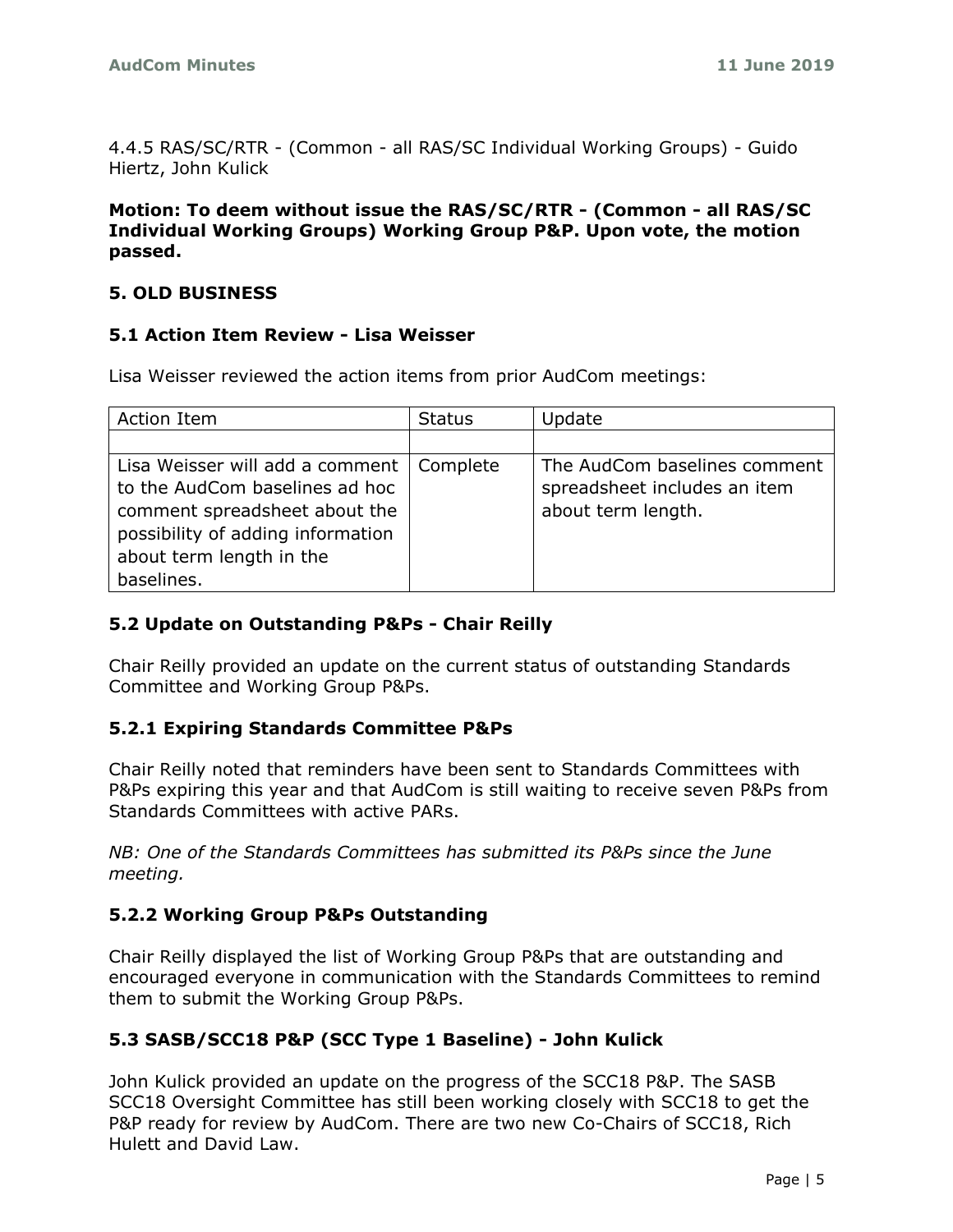### **5.4 2019 Baseline Ad Hoc Update - Chair Reilly**

Chair Reilly thanked the members of the 2019 Baselines ad hoc and provided an update on its progress. Now that the Standards Committee baseline is nearing completion, the ad hoc will work on the SCC baseline and the Working Group baselines. The plan is to get the baselines updated before the end of 2019, although there is still content that will need to be incorporated related to Open Source.

## **5.5 myProject Updates - Chair Reilly**

Chair Reilly provided an update on the progress of the ad hoc for myProject User Acceptance Testing. She reviewed the anticipated time frames for volunteer testing and an upcoming blackout period for balloting. She noted that the timeframes are not definite because there will be staff retesting in June, with the potential for development updates needed to the system. There was a discussion about ensuring that communication about the blackout period takes place well in advance of the blackout period.

## **5.6 Open Source Ad Hoc Update - Chair Reilly**

This update was provided in Executive Session.

### **6. NEW BUSINESS**

### **6.1 Request for Standards Committee Recognition**

#### **6.1.1 IEEE Computer Society Blockchain and Distributed Ledgers Standards Committee (C/BDL)**

The P&P of C/BDL are still under review, so it was agreed that the Standards Committee recognition would be deferred until the September 2019 AudCom meeting when the P&P will be discussed.

#### **6.1.2 IEEE Computer Society Data Compression Standards Committee (C/DC)**

The P&P of C/DC are still under review, so it was agreed that the Standards Committee recognition would be deferred until the September 2019 AudCom meeting when the P&P will be discussed.

### **6.1.3 IEEE Computer Society Smart Manufacturing Standards Committee (C/SM)**

The P&P of C/SM are still under review, so it was agreed that the Standards Committee recognition would be deferred until the September 2019 AudCom meeting when the P&P will be discussed.

## **6.2 Update Baselines for 'Standards Committee' Terminology**